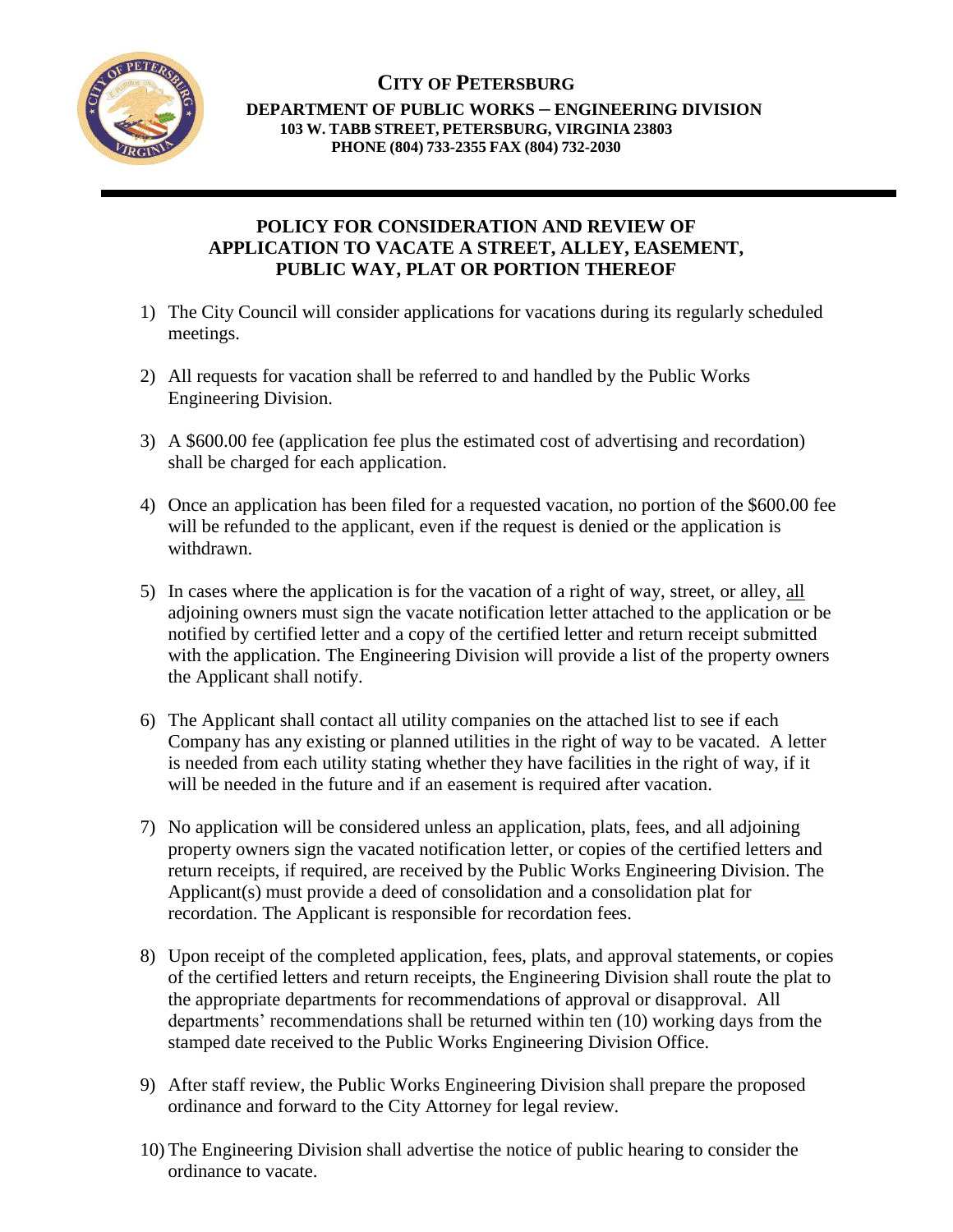- 11) The Engineering Division shall place the request on the City Council Agenda.
- 12) Upon approval of this request by the Council, the City Attorney will revise the agreement or ordinance by incorporating therein any conditions or restrictions requested by the City within ten (10) business days. The revised document will be returned to the Public Works Engineering Division who shall at the applicant's expense, record it in the Clerk's Office of the City Petersburg Circuit Court and notify the applicant of the date of recordation.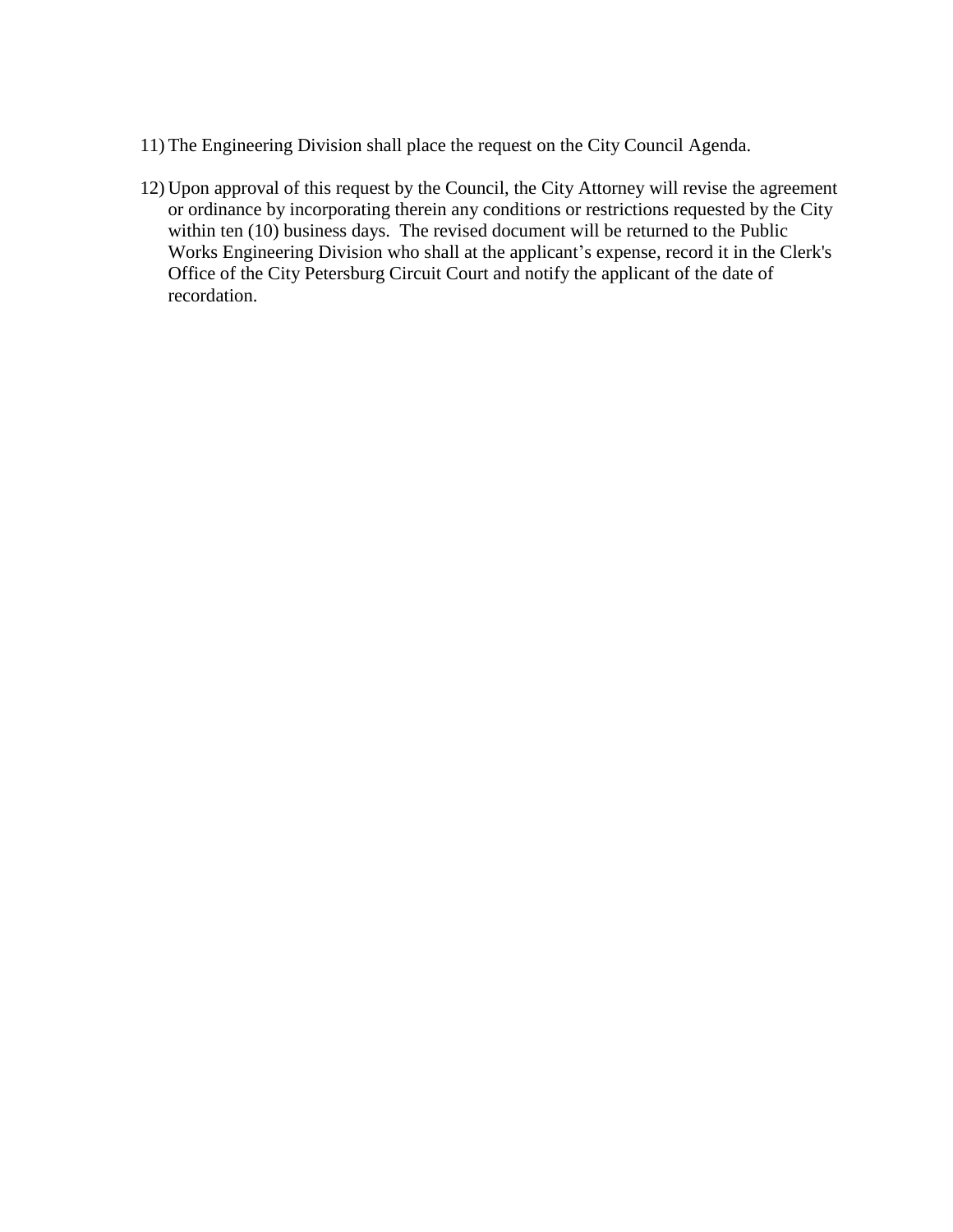

#### **CITY OF PETERSBURG DEPARTMENT OF PUBLIC WORKS – ENGINEERING DIVISION 103 W. TABB STREET, PETERSBURG, VIRGINIA 23803 PHONE (804) 733-2355 FAX (804) 732-2030**

#### **APPLICATION TO VACATE A STREET, ALLEY, EASEMENT, PUBLIC WAY, PLAT OR PORTION THEREOF**

The following information must be typed or printed and completed in full. Attach additional information pages where necessary. **No application will be considered unless all necessary documents and fees are received by the Engineering Division Office**.

# 1. **IDENTIFICATION OF REQUEST** *(check all that apply)*

Vacation of: () Street () Alley () Easement () Other \_\_\_\_\_\_\_\_\_\_\_\_\_\_\_\_\_\_\_\_\_\_\_\_\_\_\_

# 2. **APPLICANT AND AGENT**

a) Name of applicant: (If a corporation or private person, represented by an attorney, lines D through F below must be completed.)

b) Mailing Address:\_\_\_\_\_\_\_\_\_\_\_\_\_\_\_\_\_\_\_\_\_\_\_\_\_\_\_\_\_\_\_\_\_\_\_\_\_\_\_\_\_

c) Telephone numbers: Home:\_\_\_\_\_\_\_\_\_\_\_\_ Office:\_\_\_\_\_\_\_\_\_\_\_\_\_\_

 $d)$  Agent's name:

e) Agent's mailing address:

f) Agent's telephone number:\_\_\_\_\_\_\_\_\_\_\_\_\_\_\_\_\_\_\_\_\_\_\_\_\_\_\_\_\_\_\_\_\_\_

# 3. **LOCATION OF PROPERTY**

This information must be completed and is available from the Office of the City's Assessor. Attach additional pages where necessary.

a) Ward District:\_\_\_\_\_\_\_\_\_\_\_\_\_\_\_\_\_\_\_\_\_\_\_\_\_\_\_\_\_\_\_\_\_\_\_\_\_\_ b) Tax Parcel Number: c) Subdivision name:\_\_\_\_\_\_\_\_\_\_\_\_\_\_\_\_\_\_\_\_\_\_\_\_Section:\_\_\_\_\_\_\_\_ Block: Lot: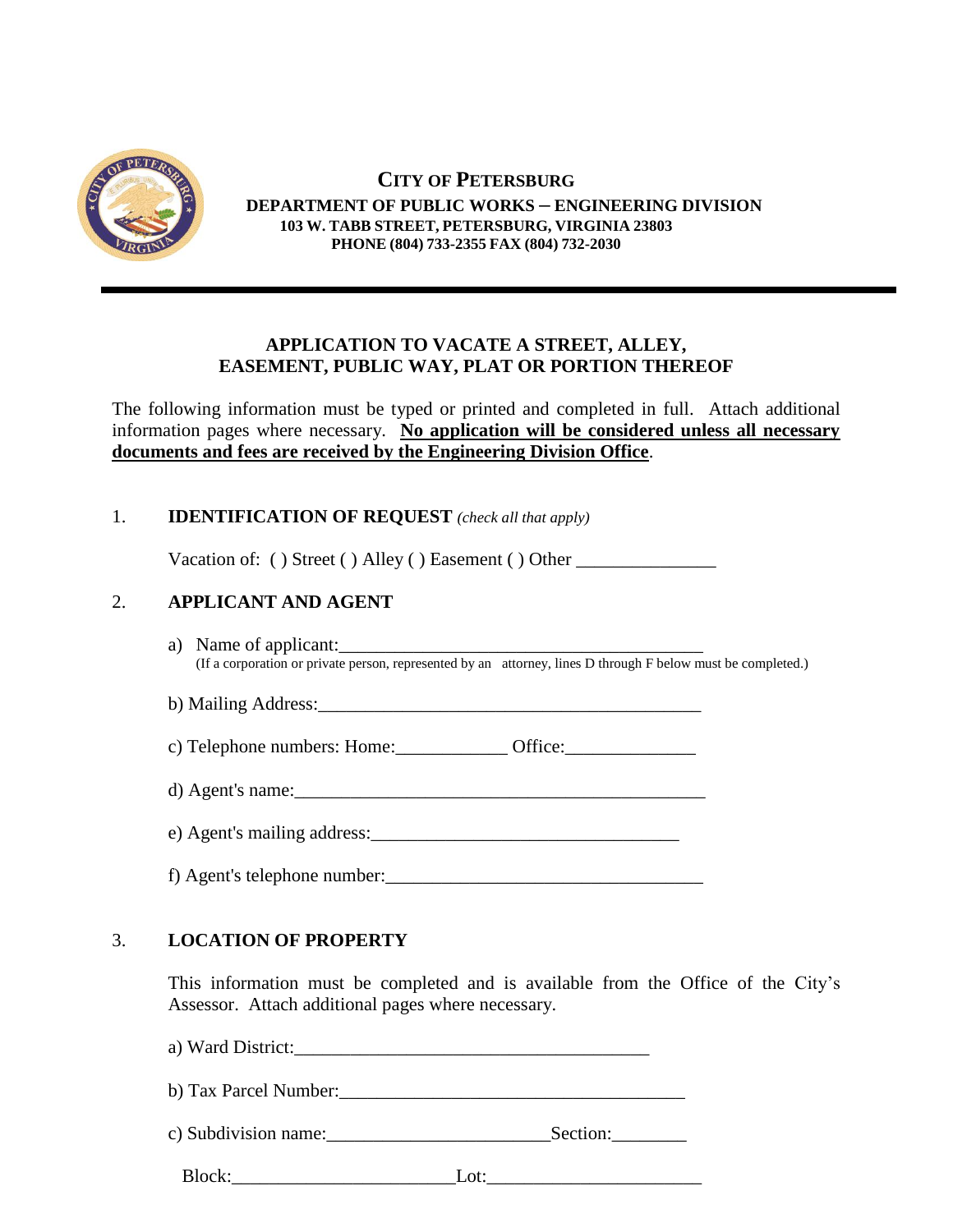## SHEET 2 OF 3

| i) Existing land use(s): $\frac{1}{2}$                                            |
|-----------------------------------------------------------------------------------|
| j) Existing structure: $\frac{1}{2}$                                              |
|                                                                                   |
| 4. Fully explain the reasons for the request:                                     |
|                                                                                   |
| ,我们也不能在这里的时候,我们也不能在这里的时候,我们也不能会在这里的时候,我们也不能会在这里的时候,我们也不能会在这里的时候,我们也不能会在这里的时候,我们也不 |
| 5. Fully state the proposed use of the land to be vacated:                        |
|                                                                                   |
|                                                                                   |
|                                                                                   |

7. Attach signed vacated notification letter or certified letter and return receipt: ( ) yes ( ) no

8. Attach all utility companies letters: ( ) yes ( ) no

9. Six copies of the plat must be submitted with this application.

10. A certified check or money order in the amount of \$600.00 (application fee and the estimated cost of advertising), payable to the Treasurer, City of Petersburg, Virginia must be submitted with this application.

11. When the completed application is received, the applicant will be notified of the date and time at which the City Council will consider the request.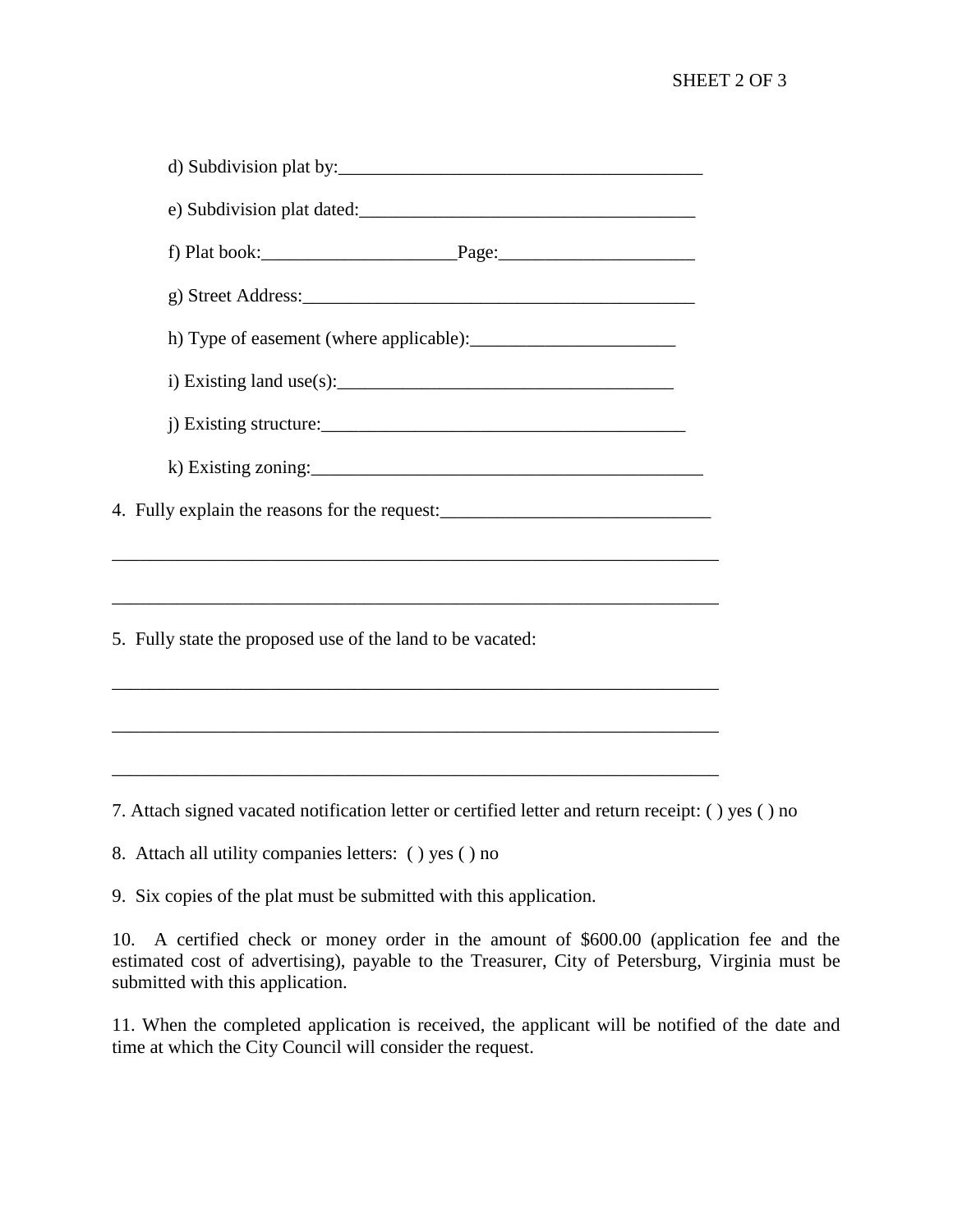12. Upon approval of this request by the City Council, the City Attorney will revise the agreement or ordinance by incorporating therein any conditions or restrictions requested by the City. The revised document will be returned to the Public Works Engineering Division who shall at the applicants expense, record it in the Clerk's Office of the City Petersburg Circuit Court and notify the applicant of the date of recordation. *(two copies required for recordation)*

#### **Incomplete applications will delay the scheduling and hearing of requests**.

I/We hereby certify that all of the above statements and the statements contained in all required documents submitted herewith are true:

\_\_\_\_\_\_\_\_\_\_\_\_\_\_\_\_\_\_\_\_\_\_\_\_\_\_\_\_\_\_\_\_\_\_\_\_\_\_

Date:

Signature of applicant(s):  $\Box$ 

Signature of Agent:\_\_\_\_\_\_\_\_\_\_\_\_\_\_\_\_\_\_\_\_\_\_\_\_\_\_\_\_\_\_\_\_\_\_\_\_\_\_\_\_\_\_\_\_\_

Submit this application, fees, and the required documents to:

**Public Works Engineering Division 103. W. Tabb Street, Petersburg, Virginia 23803 Phone (804) 733-2355 Fax (804) 732-2030**